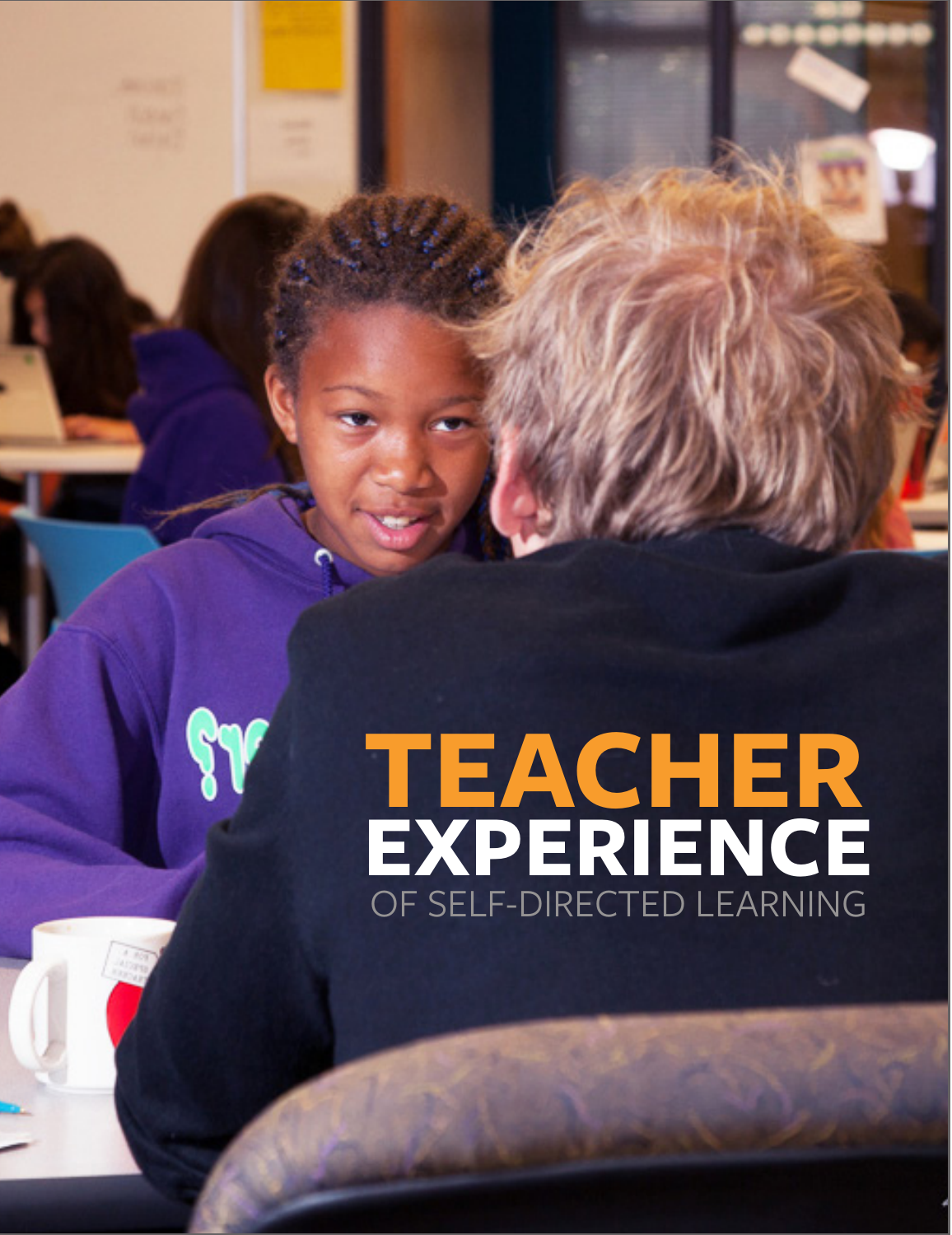## **TEACHER EXPERIENCE** OF SELF-DIRECTED LEARNING

In order for students to assume a more central role in their own education, adults in the building must create the space for them to do so.

For teachers, this means stepping back from their traditional role as experts in delivering content-based instruction. Instead, teachers at Summit act as coaches and guides to help students navigate their own learning. This role shift does not diminish the value of great teachers to Summit's success; in fact, Summit believes that the principle of self-directed learning can help guide teachers to use their time in even more rewarding ways.

#### **Skills + Content**

In Summit's self-directed learning model, the most valuable use of teacher time is to facilitate excellent project-based learning. To do this effectively, Summit has encouraged its teachers to focus more heavily on developing cognitive skills than on teaching basic content. Rather than being a content teacher in history or math who also develops skills, for instance, teachers at Summit become skills teachers who use content to contextualize the skills their students learn. This means instilling cognitive skills such as synthesis and interpretation through projects, and also giving workshops on noncognitive skills such as persistence.

The shift in emphasis from content to skills has been bittersweet for Summit teachers. Beyond the technical shift in role, part of a teacher's professional identity often revolves around the content they know. Some teachers at Summit report a tinge of sorrow in giving up this expertise. For other teachers of intrinsically content-heavy courses – for example, AP Calculus – there are natural constraints on how much of a skills focus they can adopt. And yet, like teachers everywhere, teachers at Summit can each tell stories about students who excelled in high school but floundered in college for lack of cognitive and noncognitive skills. As Summit's self-directed model has progressed, more and more teachers have come to believe that students are learning faster than ever before and are better equipped for the future, thanks in large part to their deeper learning skills.

### **Data-Driven Coaching and Mentoring**

As teachers shifted to skills-based instruction, they began to spend more and more time as facilitators and coaches of student learning. This occurs to some degree in Project Time when teachers coach students on cognitive skills, but